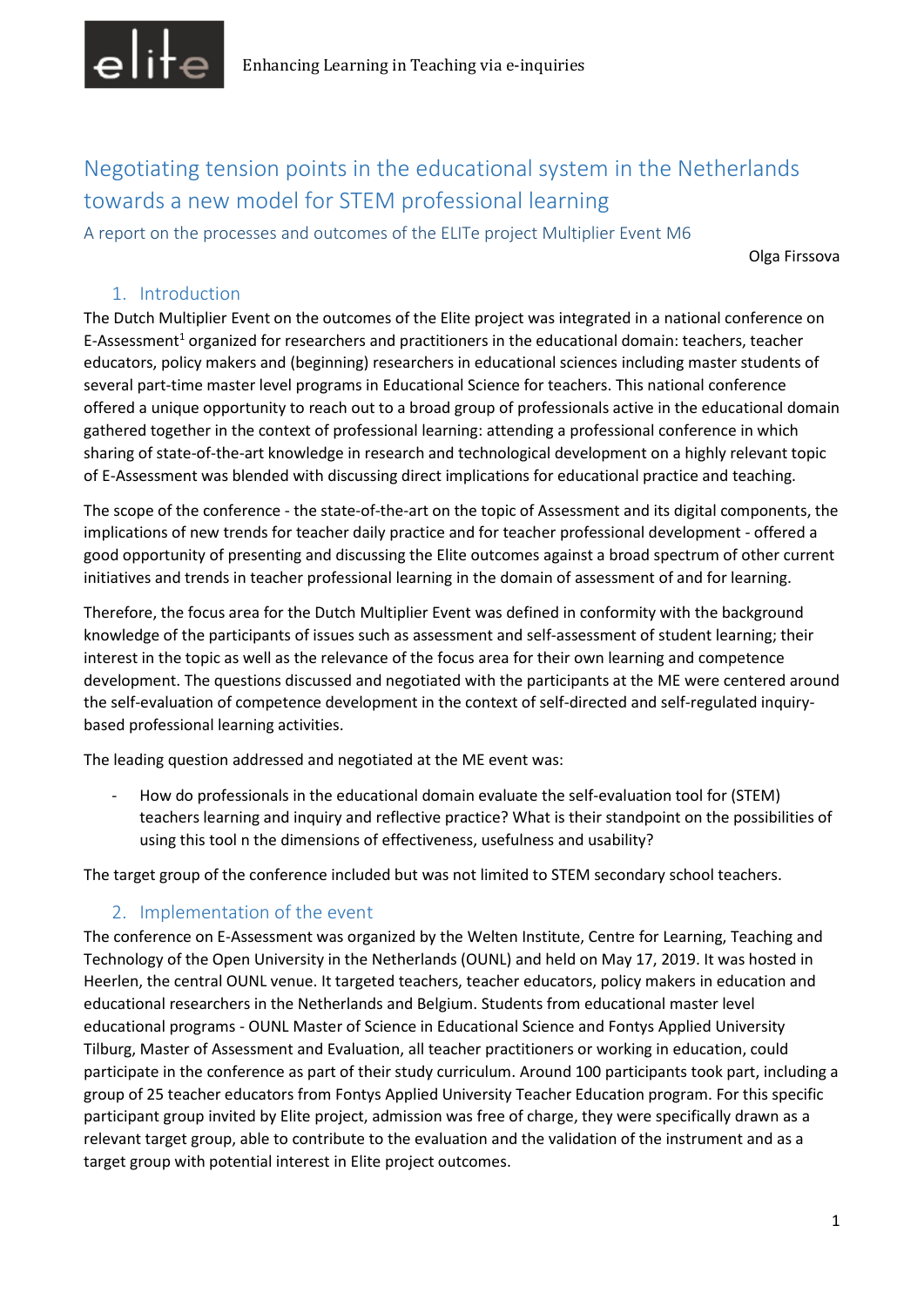

The conference programme included a plenary session with a general introduction and a key note and a two rounds of interactive activities, such as workshops, interactive paper sessions, round tables held for the participants with diverse interests around the topic of assessment. Between the sessions a posterwalk was held at which presenters could shortly introduce their projects and discuss them with all the interested conference participants. A programme overview can be found in the appendix and online<sup>1</sup>. Elite project formed a separate line throughout the conference, however, sufficient common ground was created to integrate discussions of Elite outcomes with the conference mainstream goals.

Prior to the conference the Elite project guests, teacher educators from Fontys were requested to fill in a short online questionnaire on their personal learning goals for conference participation. The questionnaire was based on the Elite self-evaluation instrument. At the start of the conference (while registering) all conference participants were invited to fill in the paper version of the same questionnaire. Results of the questionnaire are to be found in the appendix.

The conference's chair, dr. Kim Dirkxs, opened the conference with an introduction of the topic and the main focus: to present and discuss the state of the art issues in assessment domain against the background of teacher professional learning and professional development. She briefly introduced Elite project and its focus on teacher professional learning as a relevant focus for the participants.

The keynote of dr. Denise Whitelock focused on the topic of feedback through assessment. She gave an overview of a number of methodologies and best practices for feedback for motivation in the digital assessment settings. The keynote formed an umbrella for discussions of different topics. While not specifically dwelling on inquiry based (STEM) teacher professional learning, dr. Whitelock sketched a viable framework for the assessment and self-assessment of skills perspective in the digital era which is highly relevant for Elite outcomes as well. It gave a point of departure for elaborating on the assessment and selfassessment of inquiry learning in general and teacher inquiry learning in particular during Elite session I.

During the first round of interactive sessions, **Elite project session 1** was held. 8 conference participants joined this session which included a) a general presentation about Elite project, the rationale, the activities and the results in brief; b) a discussion of Elite approach with teacher participating teacher practitioners and teacher educators. This discussion was planned as a world café activity with 3 groups discussing at least three Elite project outcome areas. However, because of the small number of participants, only 2 areas were covered and the discussion was conducted plenary. At this session the self-evaluation instrument was introduced, the way it was applied to collect their own learning objectives for the conference was evaluated and participants discussed their own goals for participation in the conference and the way this input can be used to evaluate the outcomes.

Prior to the lunchbreak a **posterwalk session** (Figure 1) was held that remained open throughout the lunch break allowing all participants to talk to presenters. At the posterwalk dr. Olga Firssova gave several 5 minute pitches on the Elite project and its outcomes and answered questions. During the posterwalk around 30 conference participants were actively involved in the discussion of Elite project and its outcomes.

**Elite project session II** took part during the second round of interactive sessions and focused on negotiation of the usefulness, effectiveness and usability of the Elite self-evaluation instrument in the context of inquiry based professional learning. 12 participants took part and worked in four groups, each group was expected to reflect on the usefulness, effectiveness and usability of the tool in the context of professional learning in general and inquiry based learning in particular. As input for group discussion a short presentation gave an overview of professional learning activities in Elite scenario's in the Netherlands and in other participant countries and the application of the instrument prior and direct upon the E-Assessment conference. Figure 2 illustrates groupwork.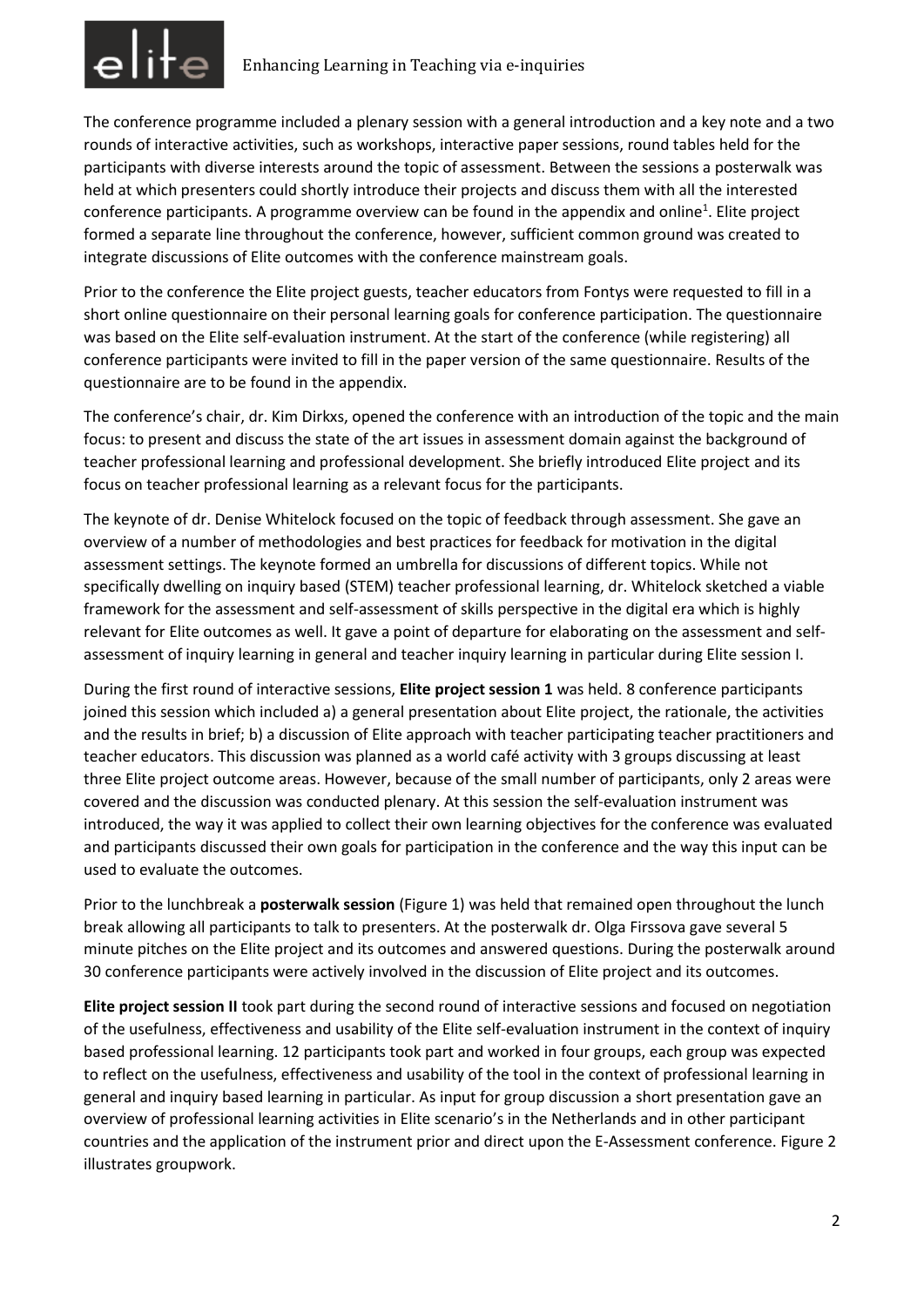

The final conference activity involved al participants discussing the implications of the topics presented at the conference for their specific educational domain: primary, secondary or further education. In these discussions Elite self-evaluation tool was referred to as part of the instrumentation of teacher professional learning highly usable throughout the domains.



Figure 1: Interactive posterwalk and the stand on Elite project with O.Firssova presenting (a tweet message and a photo).



Figure 2: Conference participants during group work during Elite session II (3 groups).

# 3. Documentation of outcomes of the negotiation process

This section reports the outcomes of the conference sessions and informal discussions with participants during the poster presentation and social networking moments.

Relevant outcomes of the discussion at **Elite project session 1** resulting from exchanges in the groups and during the plenary part of the session and during informal exchanges in the **posterwalk** are as follows:

- Inquiry learning is seen as a viable professionalization strategy in all educational domains, not restricted to STEM (In Dutch: beta-vakken) domains. However, the operationalization of phases in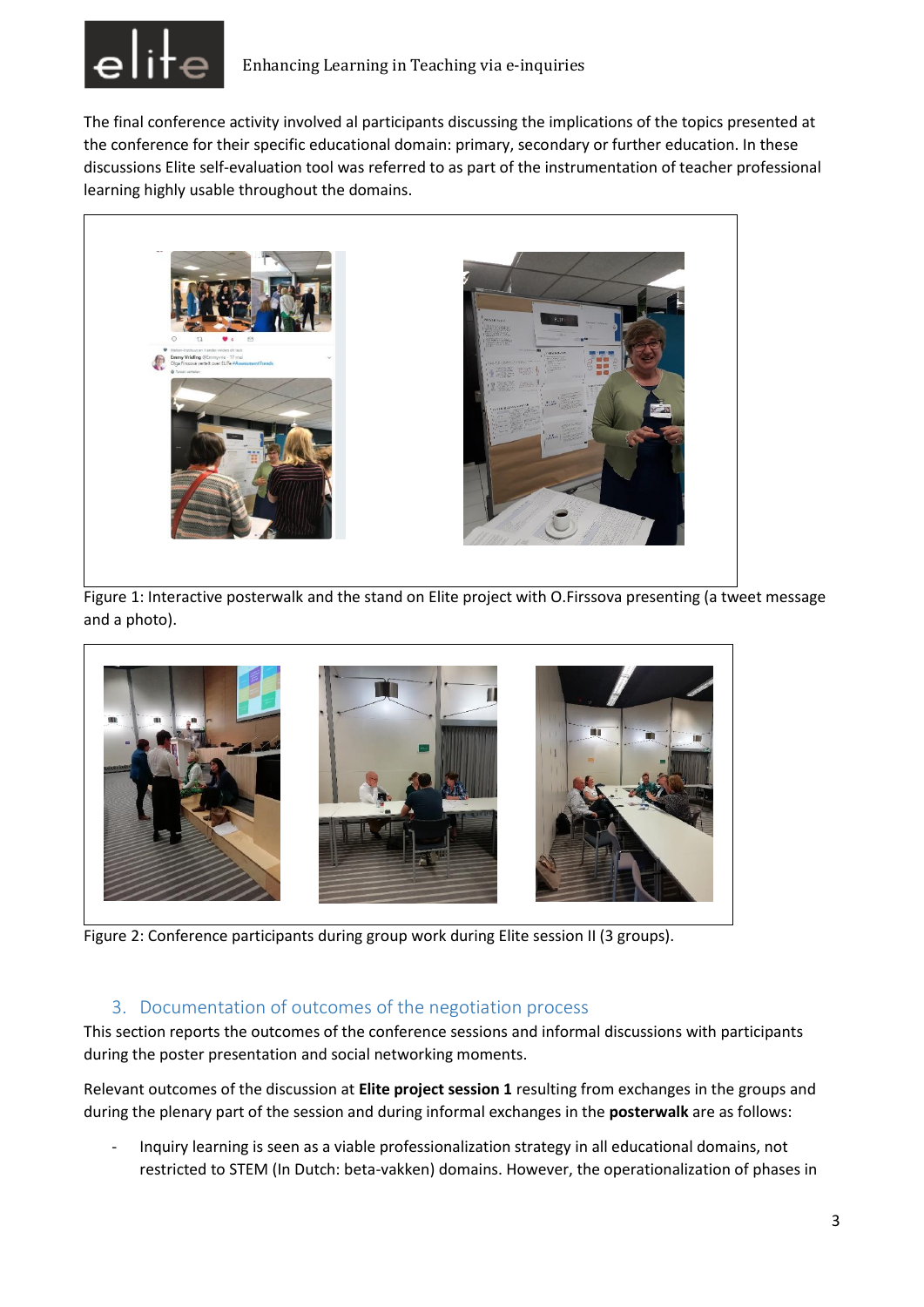

the inquiry process vary between application domains, and a strict division in phases in research which is followed in natural sciences is, according to the conference participants, less relevant for teacher professional learning.

- Most important phases /steps in the inquiry learning for professional development are the ability to formulate and set learning goals, to determine how to seek for answers (methodology) and how to "measure" when the goals are met.

In a joint presentation of the discussion outcomes at **Elite project session 2** participants stressed the following points:

- Usefulness: The instrument enforces the user to think about the learning goals and planned outcomes of this learning. This increases its usefulness. According to the participants, the instrument is not useful when an objective measurement of the achieved result is expected. It is not useful or suitable as a knowledge or skills assessment measurement tool that might be needed for accreditation purposes in formal education because it is based on perception of learners.
- **Effectiveness**: it is difficult to speak about the effectiveness of an instrument based on selfevaluation, on the subjective personal perspective of the user. However, the systematic use of such an instrument by the learner as part of personal portfolio building can make it an effective learning instrument steering reflection and thus contributing to professional development. In the contexts of open learning (i.e., informal learning activities, studying in MOOCs and other forms of open learning), application of an instrument like the Elite self-evaluation instrument can be seen as a sufficient alternative to self-tests if effectiveness of learning is considered from the point of view of the learners intentions and self-formulated goals (Henderikx, 2018). According to the participants the concept of effectiveness was less fitting in the context in which such an instrument could be used and it was preferable to consider feasibility of using it. Following these recommendations, the questionnaire issued after the conference used the dimension of feasibility in evaluating the instrument..
- Usability: the instrument was found easy to use by all participants.

**Limitations:** the absence of objective assessment mechanisms was seen as a threat to credibility of this instrument in the context of measurement and external validation of knowledge gain or skill increase; therefore in the contexts when formal assessment is required, this instrument can be only used formatively. This can be a barrier for introducing it in the context of teacher education where students are often reluctant to use formative assessment instruments voluntarily if these instruments are not related to summative instruments and procedures and teacher educators refrain from making formative assessment compulsory.

According to the participants, this approach is novel for learners who are used to external awards of effort and external validations of learning like credit points or scores and material manifestations in the forms of certificates and grades. Thus an investment in awareness growth might be needed. Learners should see the usefulness of the approach to evaluation that Elite instrument supports.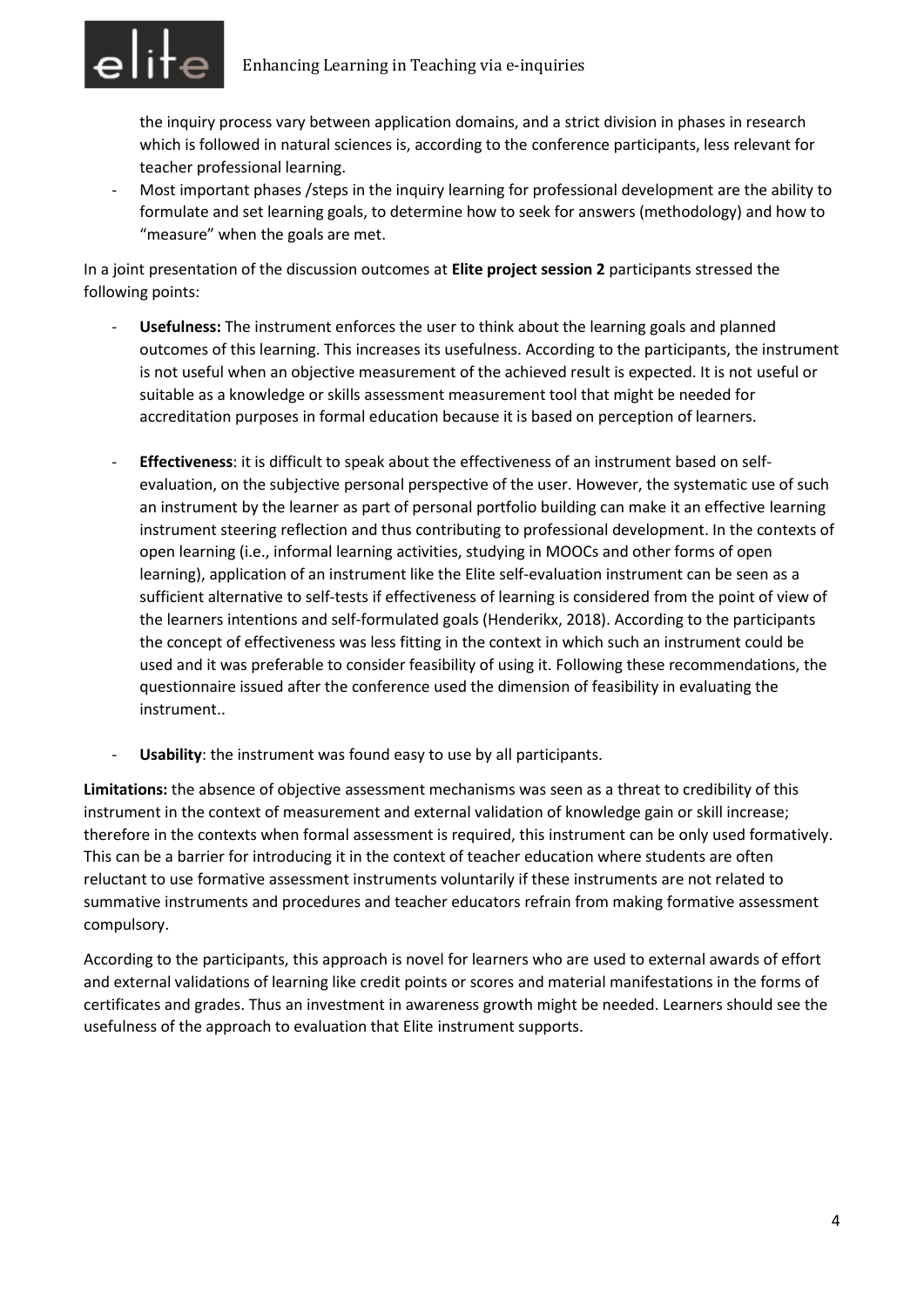

*3.1 SWOT for the adoption/adaption of the ELITe approach in STEM CPD in the Netherlands, based on ME outcomes (for the aspect discussed , namely, the Elite self-evaluation tool for learning and competence development .* 

|                                                                     |                 | <b>STRENGTHS</b>                   | WEAKNESSES                           | <b>OPPORTUNITIES</b>                     | <b>THREATS</b>                           |
|---------------------------------------------------------------------|-----------------|------------------------------------|--------------------------------------|------------------------------------------|------------------------------------------|
|                                                                     |                 |                                    | While the                            | <b>STEM education has</b>                |                                          |
|                                                                     | Contextual:     | The approach is                    | implemented                          | become part of upper                     |                                          |
|                                                                     |                 | relevant for                       | scenarios's                          | primary school curricula                 |                                          |
|                                                                     |                 | different domains                  | corresponded to                      | and is included (with the                |                                          |
|                                                                     |                 | and educational                    | interests and                        | use of ibl elements) in                  |                                          |
|                                                                     |                 | sectors in the                     | needs of STEM                        | teacher training curricula               |                                          |
|                                                                     |                 | Netherlands, and is                | teachers as                          |                                          |                                          |
|                                                                     |                 | tried                              | concluded at ME-                     |                                          |                                          |
|                                                                     |                 | out/implemented                    | 1, an integration in                 |                                          |                                          |
|                                                                     |                 | in a variety of ways               | the professional                     |                                          |                                          |
|                                                                     |                 |                                    | development                          |                                          |                                          |
|                                                                     |                 |                                    | structures at                        |                                          |                                          |
|                                                                     |                 |                                    | schools was                          |                                          |                                          |
|                                                                     |                 |                                    | lacking. Without                     |                                          |                                          |
|                                                                     |                 |                                    | such integration,                    |                                          |                                          |
|                                                                     |                 |                                    | participation                        |                                          |                                          |
|                                                                     |                 |                                    | remains voluntary                    |                                          |                                          |
|                                                                     |                 |                                    | and knowledge                        |                                          |                                          |
|                                                                     |                 |                                    | consumption                          |                                          |                                          |
|                                                                     |                 |                                    | prevails                             |                                          |                                          |
|                                                                     |                 | IBL is a well known                | Informal                             | Further research on                      | There is a                               |
|                                                                     | Methodologic    | and widely                         | discussions with                     | teacher professional                     | movement in the                          |
|                                                                     | al:             | accepted                           | the participants                     | development and the                      | Netherlands                              |
|                                                                     |                 | methodology in                     | indicated that the                   | effects of inquiry and                   | propagating back to                      |
|                                                                     |                 | education to young                 | stringent model-                     | question-led approaches                  | basics in education                      |
|                                                                     |                 | learners and                       | based inquiry                        | leads to increase of the                 | and the evidence-                        |
|                                                                     |                 | question or inquiry                | process can be a<br>drawback and may | evidence base for -<br>evidence informed | based character of<br>direct instruction |
|                                                                     |                 | led learning is al<br>longer under | lack feasibility                     | implementations.                         | compared to weak                         |
|                                                                     |                 | development and in                 |                                      |                                          | "evidence' of                            |
|                                                                     |                 | use in the                         |                                      |                                          | effectiveness of ibl.                    |
|                                                                     |                 | Netherlands and is                 |                                      |                                          | This may influence                       |
| Dimensions & components of the ELITe framework negotiated in the ME |                 | a research bke                     |                                      |                                          | Elite model                              |
|                                                                     |                 |                                    |                                      |                                          | implementation                           |
|                                                                     |                 | All thematic were                  | The attitude of the                  | Sharing expertise areas                  |                                          |
|                                                                     | <b>Inematic</b> | found relevant and                 | learners was                         | between Elite partners                   |                                          |
|                                                                     |                 | all open courses on                | however, that of                     |                                          |                                          |
|                                                                     |                 | a variety of                       | knowledge                            |                                          |                                          |
|                                                                     |                 | thematic developed                 | consumers, Elite                     |                                          |                                          |
|                                                                     |                 | in Elite framework                 | IBL scenario's were                  |                                          |                                          |
|                                                                     |                 | enjoyed interest                   | not or hardly                        |                                          |                                          |
|                                                                     |                 | with resulting high                | followed in a                        |                                          |                                          |
|                                                                     |                 | enrolments                         | systematic inquiry                   |                                          |                                          |
|                                                                     |                 |                                    | fashion. Also                        |                                          |                                          |
|                                                                     |                 |                                    | completion rate                      |                                          |                                          |
|                                                                     |                 |                                    | and response to                      |                                          |                                          |
|                                                                     |                 |                                    | questionnairies                      |                                          |                                          |
|                                                                     |                 |                                    | was extremely                        |                                          |                                          |
|                                                                     |                 |                                    | dissapointing                        |                                          |                                          |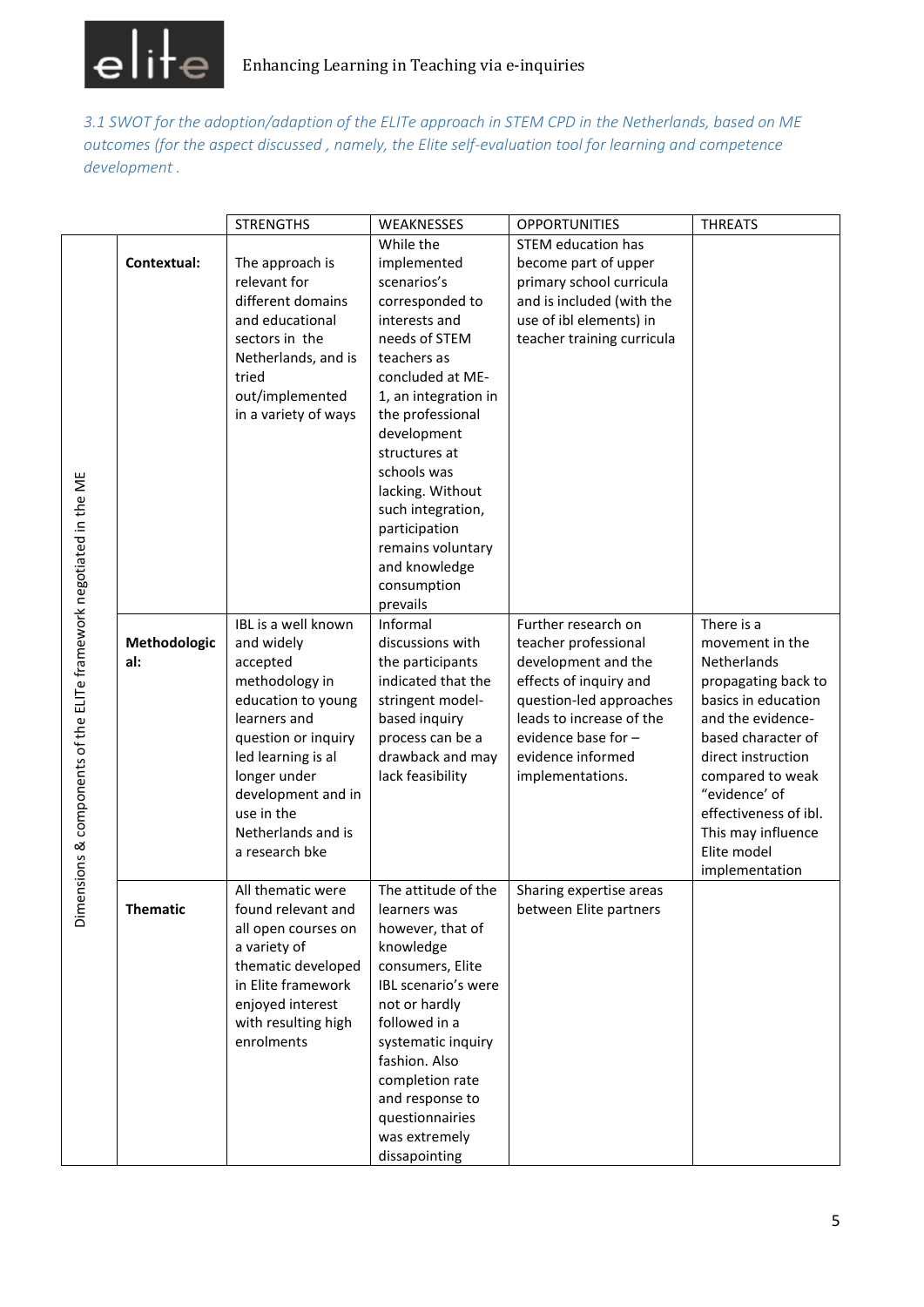

| Outcome       | The tool is found    | The tool is novel  | Development of an online  | Using this           |
|---------------|----------------------|--------------------|---------------------------|----------------------|
| Self-         | useful, effective    | and conceptually   | application is a feasible | instrument in the    |
| evaluation    | and usable by a      | not easy to accept | option.                   | context that         |
| tool for STEM | broad range of       | for learners who   |                           | requires formal      |
| teacher       | potential users -    | are used to have   | The tool can be used in a | assessment and       |
| inquiry and   | teacher              | external           | variety of domains for    | accreditation will   |
| reflective    | practitioners.       | assessment and     | professional learning of  | negatively influence |
| practice      | Stimulates self-     | validation         | teachers                  | the credibility of   |
|               | directed and self-   | frameworks and     |                           | certificates based   |
|               | regulated learning   | credits.           |                           | on such self-        |
|               | as it supports       | Requires an effort |                           | evaluation of        |
|               | setting and          | as it needs to be  |                           | learning outcomes.   |
|               | evaluating realistic | contextualized for |                           | It is vital to       |
|               | goals and reflecting | use                |                           | distinguish between  |
|               | on the goals in the  |                    |                           | the contexts of use. |
|               | context of learning. |                    |                           |                      |

### *3.2 Critical issues for the adoption/adaption of the ELITe approach in STEM CPD*

The discussions /negotiations in Elite project frame that were conducted at the national conference on E-Assessment focused on one particular aspect of the Elite framework, namely on the self-evaluation instrument. As far as instrumentation of outcome dimension goes, the project provides teachers and teacher educators with a viable, though not yet comprehensive tooling. Teacher professional learning and reflective practice can be effectively supported by such a context-free tool. Use and usefulness of the tool are not limited to STEM teacher professional development domain and is not specific.

### 4. Results of the validation questionnaire

For the purpose of validation of the self-evaluation tool for (STEM) teacher inquiry and reflective practice, all the invited conference participants from Teacher Education faculty, Fontys Applied University were requested to fill in a questionnaire on their learning and professional development goals (part I of the questionnaire) in relation to this conference and were approached after the conference with a request to fill in part II of this questionnaire.

During conference registration all conference participants had an opportunity to share their personal learning goals through the same questionnaire in print.

After the conference another online questionnaire was issued for the conference participants who were Elite invitees (n=25) and a select group of experts on the topic of Assessment and Teacher professional learning (n=4). This questionnaire consisted of two parts. Part A was based on the learning goals as formulated by the participants prior to the conference online or during registration. Conference participants were invited to reflect on their personal learning outcomes and thus apply the Elite instrument. In part B of the questionnaire they were asked to reflect on the instrument itself, its usefulness, usability and applicability/feasibility in relevant contexts. The self-evaluation questionnaire was constructed o that conference participants could reflect on the goals set prior to the conference.

Part II of the questionnaire was issued after the conference as an expert evaluation of the instrument upon actual use of the instrument. Thus, participants had an opportunity to test the instrument in action by filling in the pre-conference questionnaire about personal learning goals and expected learning outcomes (part I)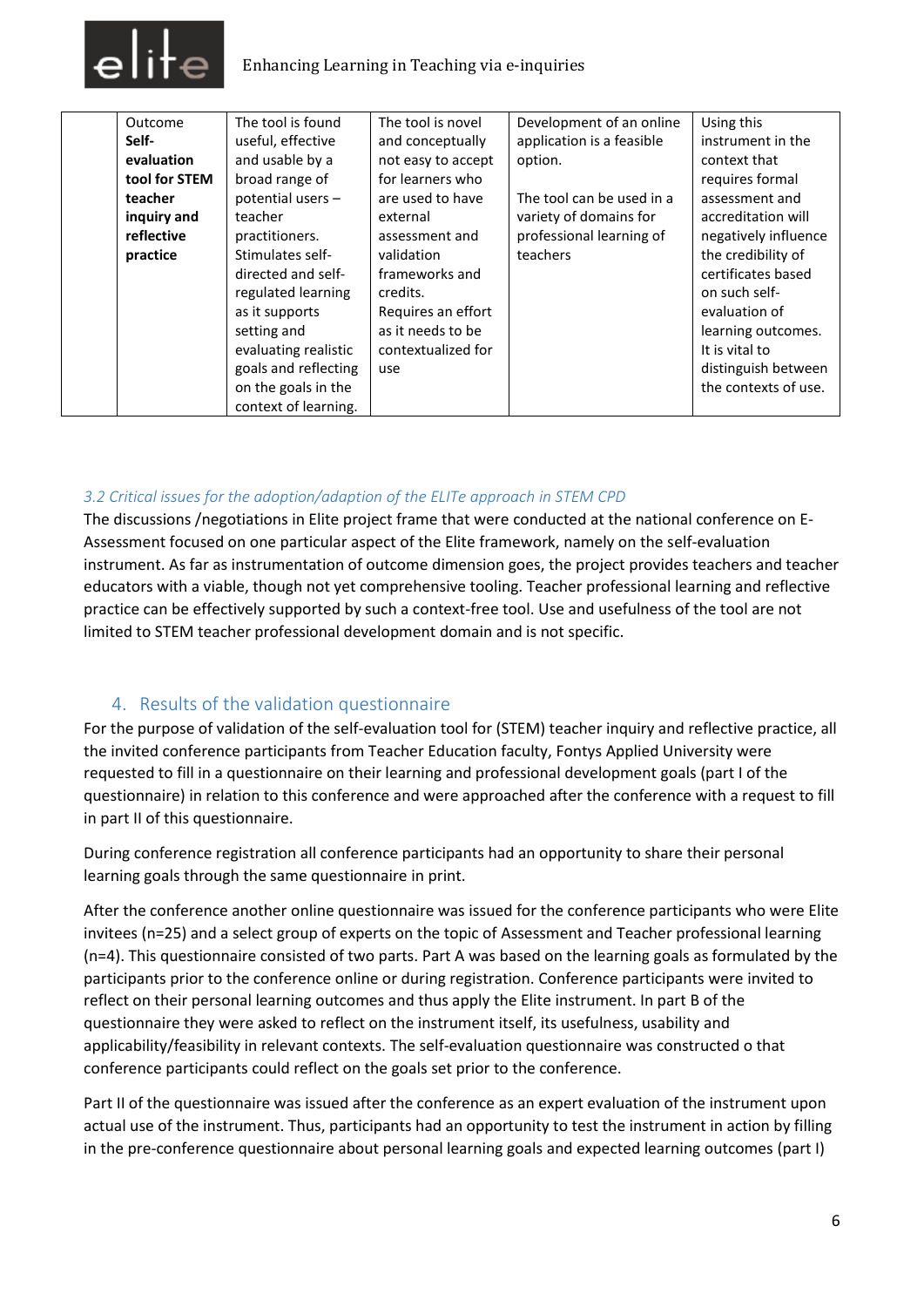

and by filling in their personal estimations of the experienced knowledge gain (Part IIA). In Part IIB they reflected on the instruments' usefulness, feasibility and ease of use.

25 Elite invitees and 3 experts on formative assessment were invited to respond, 7 participants responded. Though response on the written questionnaire was below expected interesting insights were collected.

Respondents evaluated the instrument from three perspectives: (a) teacher /teacher educator as learner, (b) as teacher and (c) from the perspective of their students a learners. In all cases two questions were asked: what the value is/can be of this instrument (1) for supporting reflection on knowledge gain and (2) for perception of knowledge gain or insights on the level of knowledge and insights the respondent reached in relation to aspired learning outcomes.

Figure 3 is a visual representation of the results. We see that when questions related to reflective learning or reflecting upon knowledge gain from all the three perspectives and for all the three dimensions the instrument score high (round or slightly above 4 on a scale from 1 to 5, with relatively small variance).

As far as perception of knowledge gain is concerned, the scores for dimensions of usefulness, feasibility and ease of use are 3 – 3,3 on average with similar variance as on the first item. Respondents seem to agree that the instrument is less suitable for evaluating of knowledge gain.

The instrument seems useful, usable and also feasible in supporting reflective learning and less useful, less feasible and even less easy to use from the point of view of self-assessment which relates reflection on current level of knowledge or competence to the desired or aspired level of learning outcomes.

Answers to open questions support this conclusion. The link to reflective learning and the use of this tool as support to the learner, the formative perspective is valued highly.

From the point of view of its use in professional learning activities, one remark is interesting and refers to the discussed during the workshop: according to one respondent, this instrument could be integrated in Professional Development cycle (professionalization).

Evaluation of knowledge gain is related to more summative perspective and assessment of learning outcomes.

The questionnaire outcomes confirm results of the negotiations at the ME event.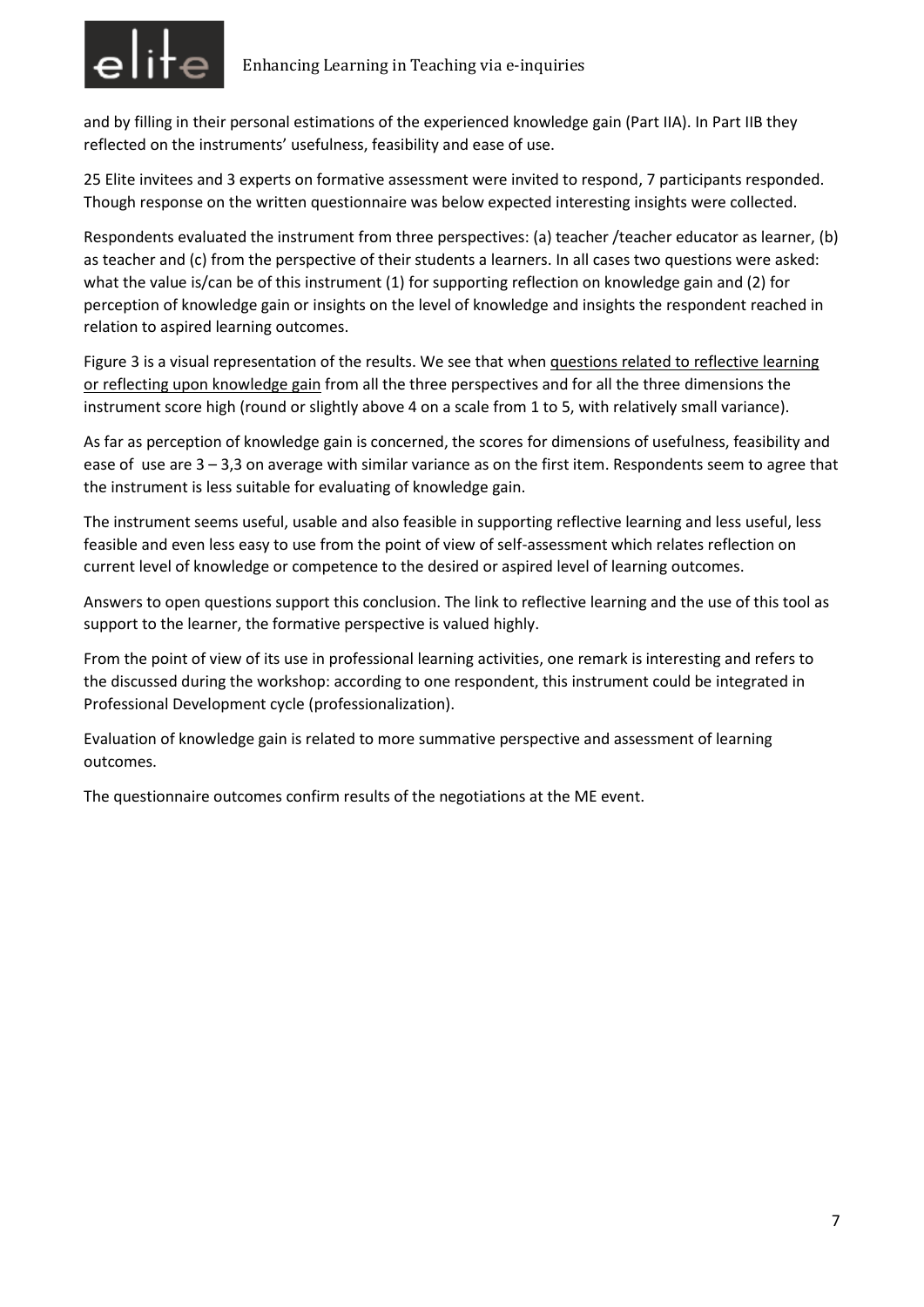



Figure 3. Results of the questionnaire on usefulness, feasibility and ease of use of the Elite self-evaluation instrument

Table 1 Answers to open questions about usefulness, feasibility and usability of the Elite self-evaluation instrument

| I have achieved more<br>Especially the questions regarding<br>$\overline{\phantom{a}}$<br>new knowledge (first question)<br>reflection with this than<br>and the question about reflection<br>with a standard evaluation                                                                                                                                                                                                                                                                                                                                                                                                                                                                                                                                                                                                                                                                                                                                                                                                                                                                                                                                                                                                                                                                                                                                                                                       | I do think it can be a useful and pleasant<br>instrument. It all depends on the type of<br>questions. These should be specific. Because of<br>this, it can happen that you get a long list of                                                                                                                                                                                                                                                                                                                                                                                                                                                                                                                                                                                                                                                                                                                                                                           |
|----------------------------------------------------------------------------------------------------------------------------------------------------------------------------------------------------------------------------------------------------------------------------------------------------------------------------------------------------------------------------------------------------------------------------------------------------------------------------------------------------------------------------------------------------------------------------------------------------------------------------------------------------------------------------------------------------------------------------------------------------------------------------------------------------------------------------------------------------------------------------------------------------------------------------------------------------------------------------------------------------------------------------------------------------------------------------------------------------------------------------------------------------------------------------------------------------------------------------------------------------------------------------------------------------------------------------------------------------------------------------------------------------------------|-------------------------------------------------------------------------------------------------------------------------------------------------------------------------------------------------------------------------------------------------------------------------------------------------------------------------------------------------------------------------------------------------------------------------------------------------------------------------------------------------------------------------------------------------------------------------------------------------------------------------------------------------------------------------------------------------------------------------------------------------------------------------------------------------------------------------------------------------------------------------------------------------------------------------------------------------------------------------|
| on contribution to learning I find<br>form. The character of<br>very useful to interpret personal<br>non-open questions (not<br>"what did you learn") nor<br>learning experiences.<br>the desired level [of knowledge] s<br>a "scale question" (how<br>$\overline{\phantom{a}}$<br>not indicated. This makes the 2nd<br>much did you learn on a<br>scale of 1 to 5) but the use<br>question (where am I standing?)<br>of descriptions from which<br>difficult to answer.<br>Since the desired level is not<br>you have to choose helps<br>me to think better about<br>explicitly mentioned here, it is not<br>possible to say where you are with<br>where I stand.<br>regard to the desired level. You<br>In my opinion, it must<br>can say "the level you would like<br>really be embedded in the<br>to achieve yourself".<br>cycle of<br>The questions between before<br>professionalization (R & D<br>÷,<br>and after the course provide<br>conversations, etc.) to be<br>insight into the way of<br>used.<br>development. I do wonder if the<br>I don't see how the<br>desired level can be<br>questions are not very general<br>and specific enough to provide<br>estimated. I did not see<br>information. In addition, I actually<br>any level descriptions but<br>missed some open questions that<br>only a comparison with<br>before the course so that<br>would bring out qualitative<br>information. | questions which makes the instrument less<br>valuable.<br>from the personal perspective of a student and<br>teacher I can summarize: I believe that this<br>instrument is very useful, feasible and pleasant.<br>However, I have not been able to determine or<br>compare the relationship between them (i.e.<br>whether it is more feasible or more<br>pleasant etc). I think that the questions are<br>precisely formulated, that they are not with<br>double meaning, and it is very easy to put them<br>in a particular context (course, programme, ).<br>The use of this tool would be of great value<br>from the teacher's perspective (to be used by<br>his or her students) and to be used in his or her<br>teaching. This is also based on the fact that the<br>main strength of this tool (in my opinion) is<br>that it can be very well used to reflect on a<br>learning experience. See previous remark<br>about specificity, lack of an ideal standard and |